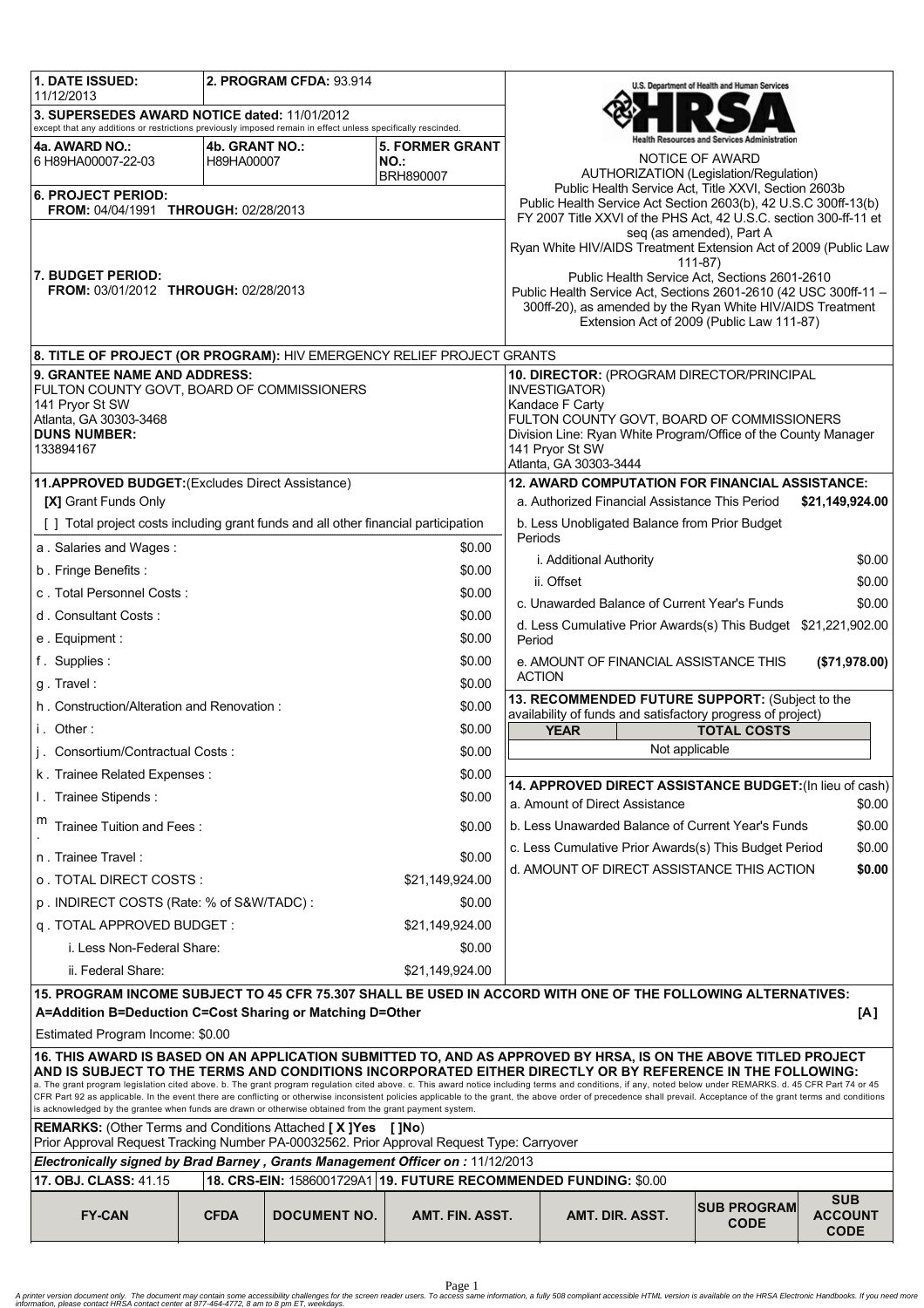|              |        |              |               |        | Award Number: 6 H89HA00007-22-03 |                                   |
|--------------|--------|--------------|---------------|--------|----------------------------------|-----------------------------------|
| 12 - 3771206 | 93.914 | 12H89HA00007 | (\$71,978.00) | \$0.00 | $\mathsf{N}/\mathsf{A}$          | ${\sf N\hspace{-.1em}/}{}{\sf A}$ |
|              |        |              |               |        |                                  |                                   |
|              |        |              |               |        |                                  |                                   |
|              |        |              |               |        |                                  |                                   |
|              |        |              |               |        |                                  |                                   |
|              |        |              |               |        |                                  |                                   |
|              |        |              |               |        |                                  |                                   |
|              |        |              |               |        |                                  |                                   |
|              |        |              |               |        |                                  |                                   |
|              |        |              |               |        |                                  |                                   |
|              |        |              |               |        |                                  |                                   |
|              |        |              |               |        |                                  |                                   |
|              |        |              |               |        |                                  |                                   |
|              |        |              |               |        |                                  |                                   |
|              |        |              |               |        |                                  |                                   |
|              |        |              |               |        |                                  |                                   |
|              |        |              |               |        |                                  |                                   |
|              |        |              |               |        |                                  |                                   |
|              |        |              |               |        |                                  |                                   |
|              |        |              |               |        |                                  |                                   |
|              |        |              |               |        |                                  |                                   |
|              |        |              |               |        |                                  |                                   |
|              |        |              |               |        |                                  |                                   |
|              |        |              |               |        |                                  |                                   |
|              |        |              |               |        |                                  |                                   |
|              |        |              |               |        |                                  |                                   |
|              |        |              |               |        |                                  |                                   |
|              |        |              |               |        |                                  |                                   |
|              |        |              |               |        |                                  |                                   |
|              |        |              |               |        |                                  |                                   |
|              |        |              |               |        |                                  |                                   |
|              |        |              |               |        |                                  |                                   |
|              |        |              |               |        |                                  |                                   |
|              |        |              |               |        |                                  |                                   |
|              |        |              |               |        |                                  |                                   |
|              |        |              |               |        |                                  |                                   |
|              |        |              |               |        |                                  |                                   |
|              |        |              |               |        |                                  |                                   |
|              |        |              |               |        |                                  |                                   |
|              |        |              |               |        |                                  |                                   |
|              |        |              |               |        |                                  |                                   |
|              |        |              |               |        |                                  |                                   |
|              |        |              |               |        |                                  |                                   |
|              |        |              |               |        |                                  |                                   |
|              |        |              |               |        |                                  |                                   |
|              |        |              |               |        |                                  |                                   |
|              |        |              |               |        |                                  |                                   |
|              |        |              |               |        |                                  |                                   |
|              |        |              |               |        |                                  |                                   |
|              |        |              |               |        |                                  |                                   |
|              |        |              |               |        |                                  |                                   |
|              |        |              |               |        |                                  |                                   |
|              |        |              |               |        |                                  |                                   |
|              |        |              |               |        |                                  |                                   |
|              |        |              | Page 2        |        |                                  |                                   |